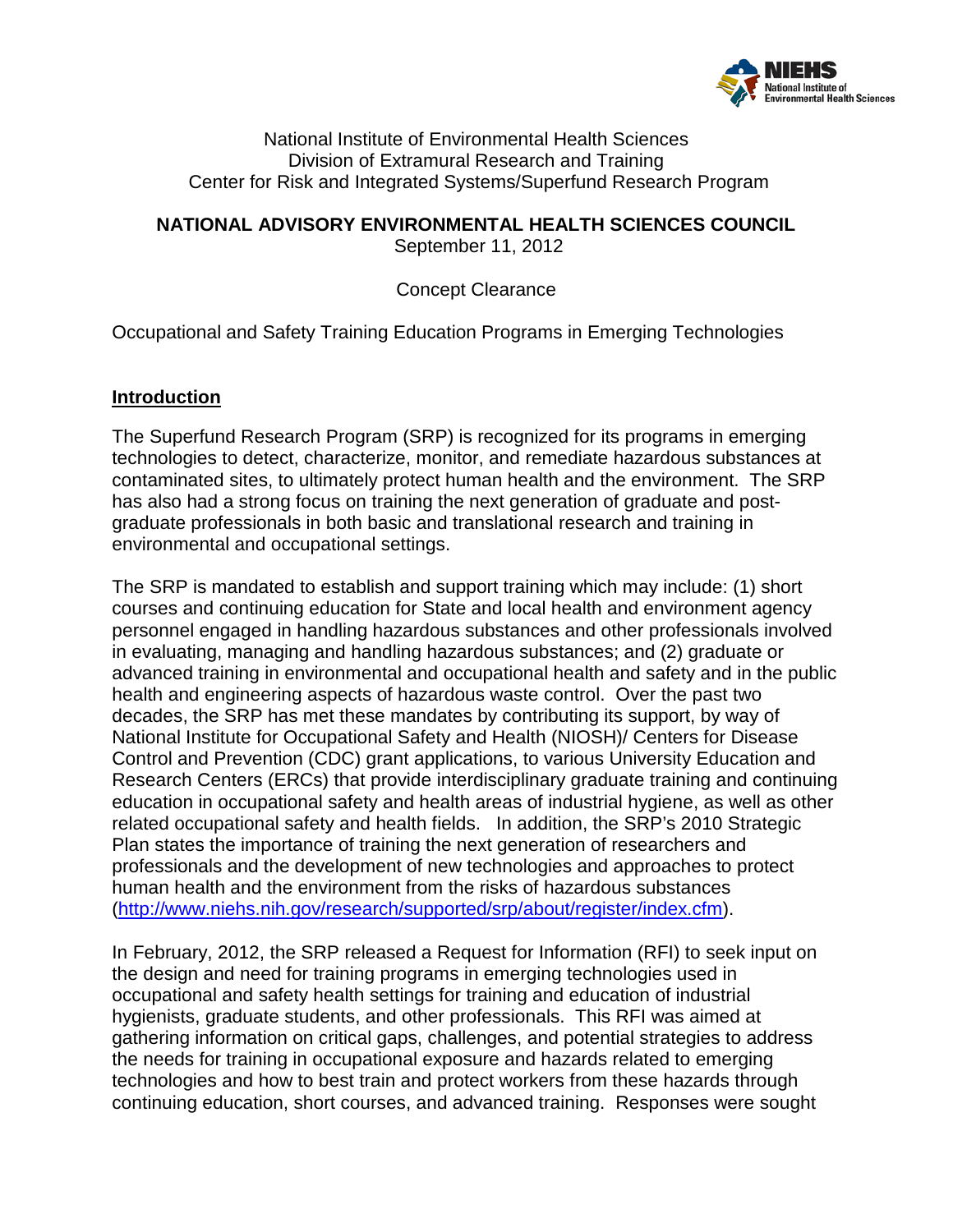

from institutes and organizations with established programs in occupational and safety training, the extramural community, scientific training societies, the general public, educators, environmental health researchers, health professionals, policy makers, and industrial hygienists. Responses to the RFI indicated that there was a considerable need for education and training in emerging technologies as Universities and industry continue to promote and become aware of the development of emerging products and technologies, especially of processes involved in large-scale operations. Other comments included:

- the need for interdisciplinary training that focuses on the fundamental properties and design (e.g., engineering, physics, and chemistry) of novel materials;
- the need for training on state and federal regulations as new technologies develop, and on the ethical, societal, and economic impacts of emerging technologies;
- the need for communicating best practices that addresses advanced control technologies and the proper use and disposal of Personal Protective Equipment (PPE) used in emerging industries;
- the need for continued education on the lifecycle of novel chemicals/products/hazardous waste;
- the need for training in the use of existing and novel exposure measurement tools (e.g., how to measure exposure from all routes, biomonitoring, measurement of internal dose, and environmental monitoring methods).

For additional information about the RFI and responses to the RFI, please see: <http://www.niehs.nih.gov/research/supported/srp/training/niosh/index.cfm> .

## **Research Goals and Scope**

The SRP intends to develop a Funding Opportunity Announcement (FOA) for Institutes of Higher Education to develop high quality course curricula on the health and safety management practices in the areas of emerging technologies (e.g., hazardous waste products, green chemistry, and sustainable remediation). Industrial hygienists, graduate students, and other professionals involved in the clean-up and enforcement of hazardous waste sites would be included in this program and would use these new curricula. Examples of the types of curricula may include web-based training modules, short courses, continuing education, and full academic courses. Applicants may also be encouraged to collaborate with other Institutions of Higher Education. The overall goals of these programs are to: (1) ensure that trainees become knowledgeable and proficient in emerging technologies that can be applied to their profession and/or research projects; (2) create an infrastructure that supports education and training in emerging technologies affecting the handling and clean-up of hazardous substances; and (3) promote dissemination of this training to increase the number of well-trained industrial hygienists, graduate students, and other professionals with the interdisciplinary skills required in these developing fields. This program will also expand and complement existing educational and training programs in occupational and safety health training.